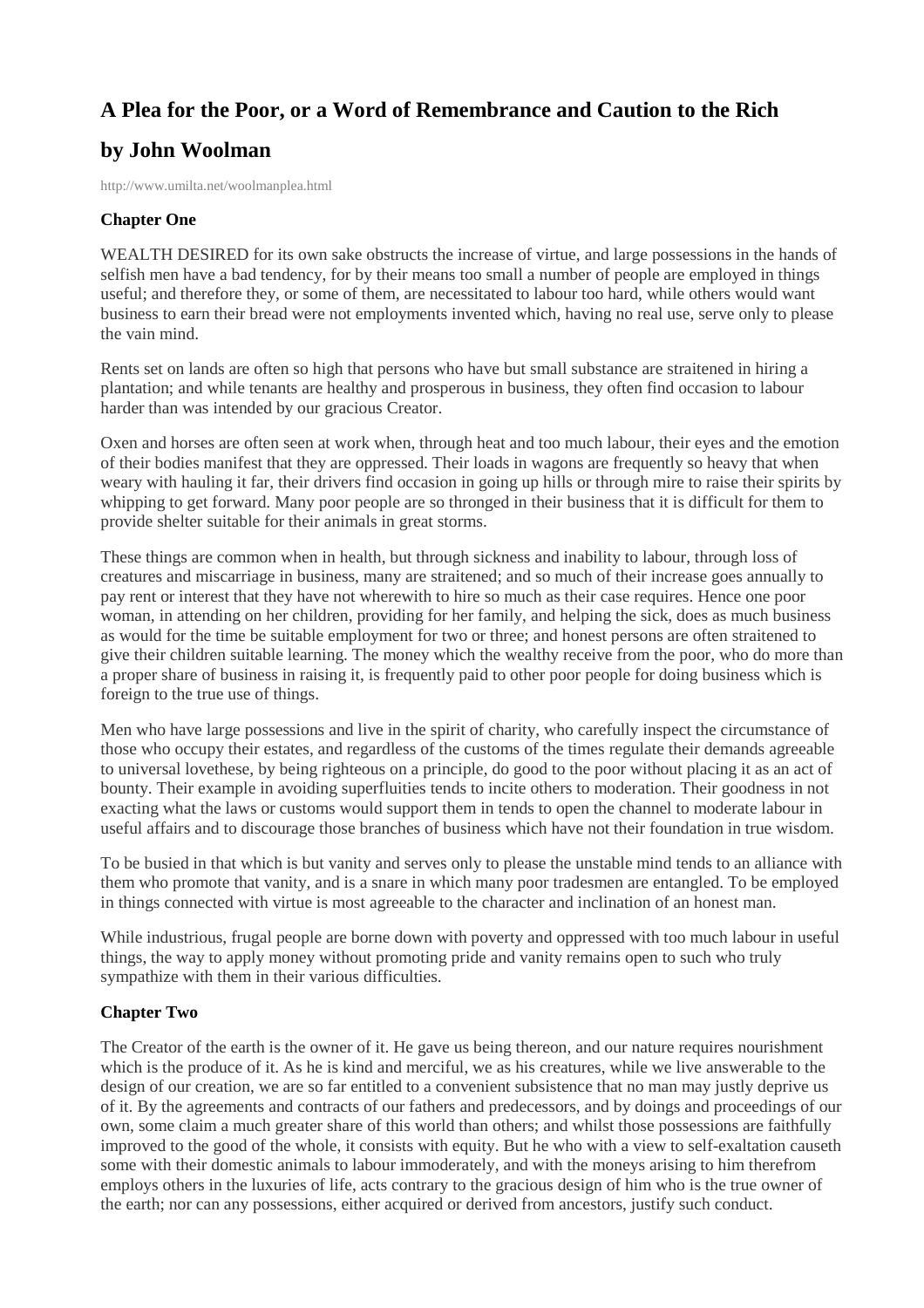Goodness remains to be goodness, and the direction of pure wisdom is obligatory on all reasonable creatures—that laws and customs are no further a standard for our proceedings than as their foundation is on universal righteousness.

Though the poor occupy our estates by a bargain to which they in their poor circumstance agreed, and we ask even less than a punctual fulfilling of their agreement, yet if our views are to lay up riches or to live in conformity to customs which have not their foundation in the Truth, and our demands are such as requires greater toil or application to business in them than is consistent with pure love, we invade their rights as inhabitants of that world of which a good and gracious God is proprietor, under whom we are tenants.

Were all superfluities and the desire of outward greatness laid aside and the right use of things universally attended to, such a number of people might be employed in things useful that moderate labour with the blessing of heaven would answer all good purposes relating to people and their animals, and a sufficient number have leisure to attend on proper affairs of civil society.

# **Chapter Three**

While our strength and spirits are lively, we go cheerfully through business. Either too much or too little action is tiresome, but a right portion is healthful to our bodies and agreeable to an honest mind.

Where men have great estates they stand in a place of trust. To have it in their power without difficulty to live in that fashion which occasions much labour, and at the same time confine themselves to that use of things prescribed by our Redeemer, and confirmed by his example and the example of many who lived in the early ages of the Christian church, that they may more extensively relieve objects of charity—for men possessed of great estates to live thus requires close attention to divine love.

Our gracious Creator cares and provides for all his creatures. His tender mercies are over all his works; and so far as his love influences our minds, so far we become interested in his workmanship and feel a desire to take hold of every opportunity to lessen the distresses of the afflicted and increase the happiness of the creation. Here we have a prospect of one common interest from which our own is inseparable—that to turn all the treasures we possess into the channel of universal love becomes the business of our lives. Men of large estates whose hearts are thus enlarged are like fathers to the poor, and in looking over their brethren in distressed circumstances and considering their own more easy condition, find a field for humble meditation and feel the strength of those obligations they are under to be kind and tender-hearted toward them.

Poor men eased of their burdens and released from too close an application to business are at liberty to hire others to their assistance, to provide well for their animals, and find time to perform those visits amongst their acquaintance which belongs to a well-guided social life.

When these reflect on the opportunity those had to oppress them, and consider the goodness of their conduct, they behold it lovely and consistent with brotherhood; and as the man whose mind is conformed to universal love hath his trust settled in God and finds a firm foundation to stand on in any changes or revolutions that happen amongst men, so also the goodness of his conduct tends to spread a kind, benevolent disposition in the world.

## **Chapter Four**

Our blessed Redeemer, in directing us how to conduct one towards another, appeals to our own feeling: "Whatsoever ye would that other men should do to you, do ye even so to them" [Mt. 7:12]. Now where such live in fullness on the labour of others, who have never had experience of hard labour themselves, there is often a danger of their not having a right feeling of the labourer's condition, and therefore of being disqualified to judge candidly in their case, not knowing what they themselves would desire were they to labour hard from one year to another to raise the necessaries of life and to pay large rents beside—that it's good for those who live in fullness to labour for tenderness of heart, to improve every opportunity of being acquainted with the hardships and fatigues of those who labour for their living, and [to] think seriously with themselves: Am I influenced with true charity in fixing all my demands? Have I no desire to support myself in expensive customs because my acquaintance live in those customs, Were I to labour as they do toward supporting them and their children in a station like mine, in such sort as they and their children labour for us, could I not on such a change, before I entered into agreements of rents or interest, name some costly articles now used by me or in my family which have no real use in them, the expense whereof might be lessened?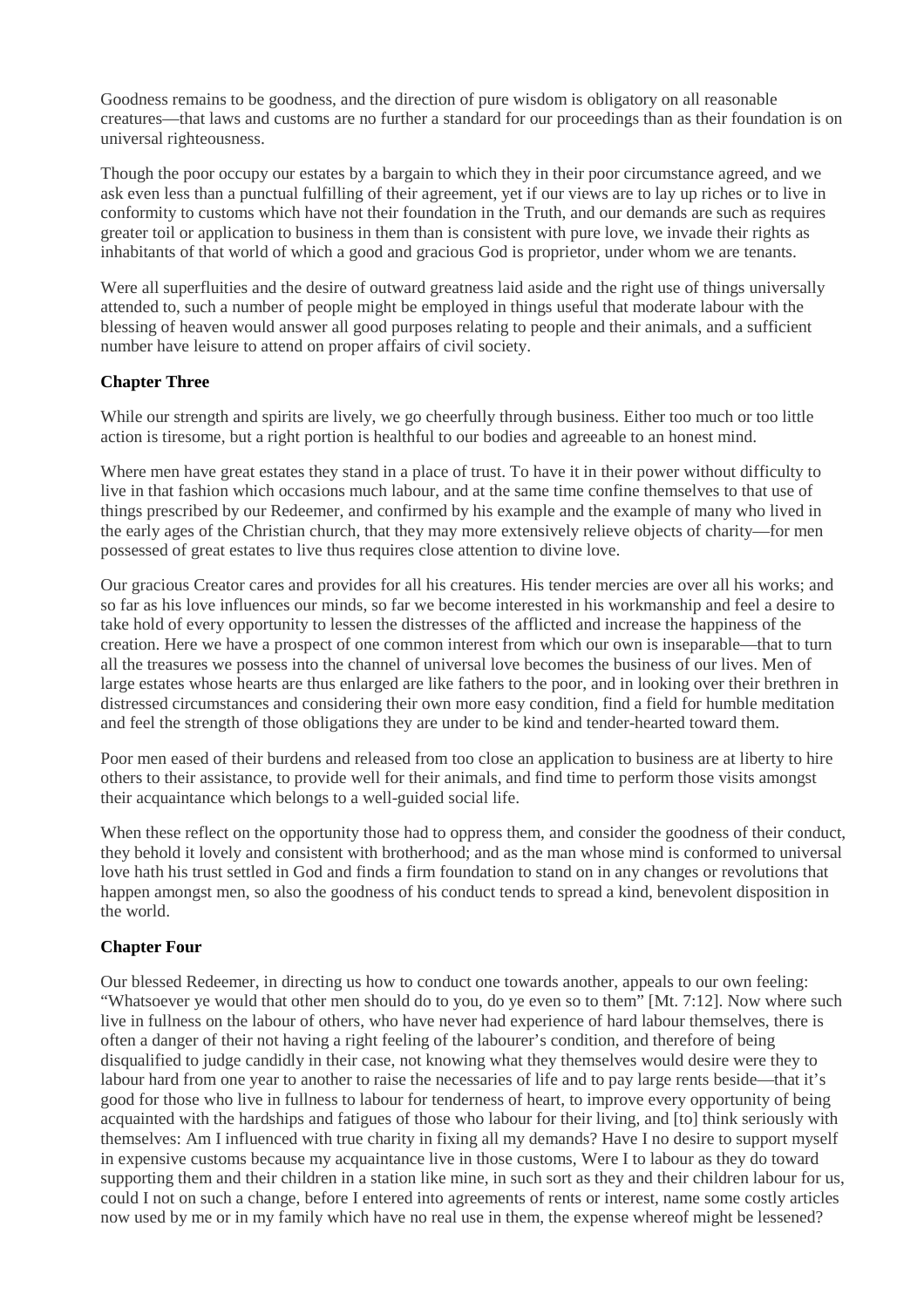And should I not in such case strongly desire the disuse of those needless expenses, that less answering their way of life the terms might be the easier to me?

If a wealthy man, on serious reflection, finds a witness in his own conscience that there are some expenses which he indulgeth himself in that are in conformity to custom, which might be omitted consistent with the true design of living, and which was he to change places with those who occupy his estate he would desire to be discontinued by them—whoever are thus awakened to their feeling will necessarily find the injunction binding on them: "Do thou even so to them."

Divine love imposeth no rigorous or unreasonable commands, but graciously points out the spirit of brotherhood and way to happiness, in the attaining to which it is necessary that we go forth out of all that is selfish.

## **Chapter Five**

To pass through a series of hardships and to languish under oppression brings people to a certain knowledge of these things. To enforce the duty of tenderness to the poor, the inspired Lawgiver referred the children of Israel to their own past experience: "Ye know the heart of a stranger, seeing ye were strangers in the land of Egypt" [Ex. 23:9]. He who hath been a stranger amongst unkind people or under their government who were hard-hearted, knows how it feels; but a person who hath never felt the weight of misapplied power comes not to this knowledge but by an inward tenderness, in which the heart is prepared to sympathy with others.

We may reflect on the condition of a poor, innocent man, who by his labour contributes toward supporting one of his own species more wealthy than himself, on whom the rich man from a desire after wealth and luxuries lays heavy burdens. When this labourer looks over the means of his heavy load, and considers that this great toil and fatigue is laid on him to support that which hath no foundation in pure wisdom, we may well suppose that there ariseth an uneasiness in his mind toward those who might without any inconvenience deal more favourably with him. When he considers that by his industry his fellow creature is benefited, and sees that this man who hath much wealth is not satisfied with being supported in a plain way—but to gratify a wrong desire and conform to wrong customs, increaseth to an extreme the labours of those who occupy his estate—we may reasonably judge that he will think himself unkindly used.

When he considers that the proceedings of the wealthy are agreeable to the customs of the times, and sees no means of redress in this world, how would the inward sighing of an innocent person ascend to the throne of that great, good Being, who created us all and hath a constant care over his creatures. By candidly considering these things, we may have some sense of the condition of innocent people overloaded by the wealthy. But he who toils one year after another to furnish others with wealth and superfluities, who labours and thinks, and thinks and labours, till by overmuch labour he is wearied and oppressed, such an one understands the meaning of that language: "Ye know the heart of a stranger, seeing ye were strangers in the land of Egypt."

As many at this day who know not the heart of a stranger indulge themselves in ways of life which occasions more labour in the world than Infinite Goodness intends for man, and yet are compassionate toward such in distress who comes directly under their observation, were these to change circumstances a while with some who labour for them, were they to pass regularly through the means of knowing the heart of a stranger and come to a feeling knowledge of the straits and hardships which many poor, innocent people pass through in a hidden obscure life, were these who now fare sumptuously every day to act the other part of the scene till seven times had passed over them, and return again to their former estate, I believe many of them would embrace a way of life less expensive and lighten the heavy burdens of some who now labour out of their sight to support them and pass through straits with which they are but little acquainted.

To see our fellow creatures under difficulties to which we are in no degree accessory tends to awaken tenderness in the minds of all reasonable people, but if we consider the condition of such who are depressed in answering our demands, who labour out of our sight and are often toiling for us while we pass our time in fullness, if we consider that much less than we demand would supply us with all things really needful, what heart will not relent, or what reasonable man can refrain from mitigating that grief which he himself is the cause of, when he may do it without inconvenience? I shall conclude with the words of Ezekiel the prophet (Chap. 34, verse 18), "Seemeth it a small…" etc. ["thing unto you to have eaten up the poor pasture, but ye must tread down with your feet the residue of your pastures?"]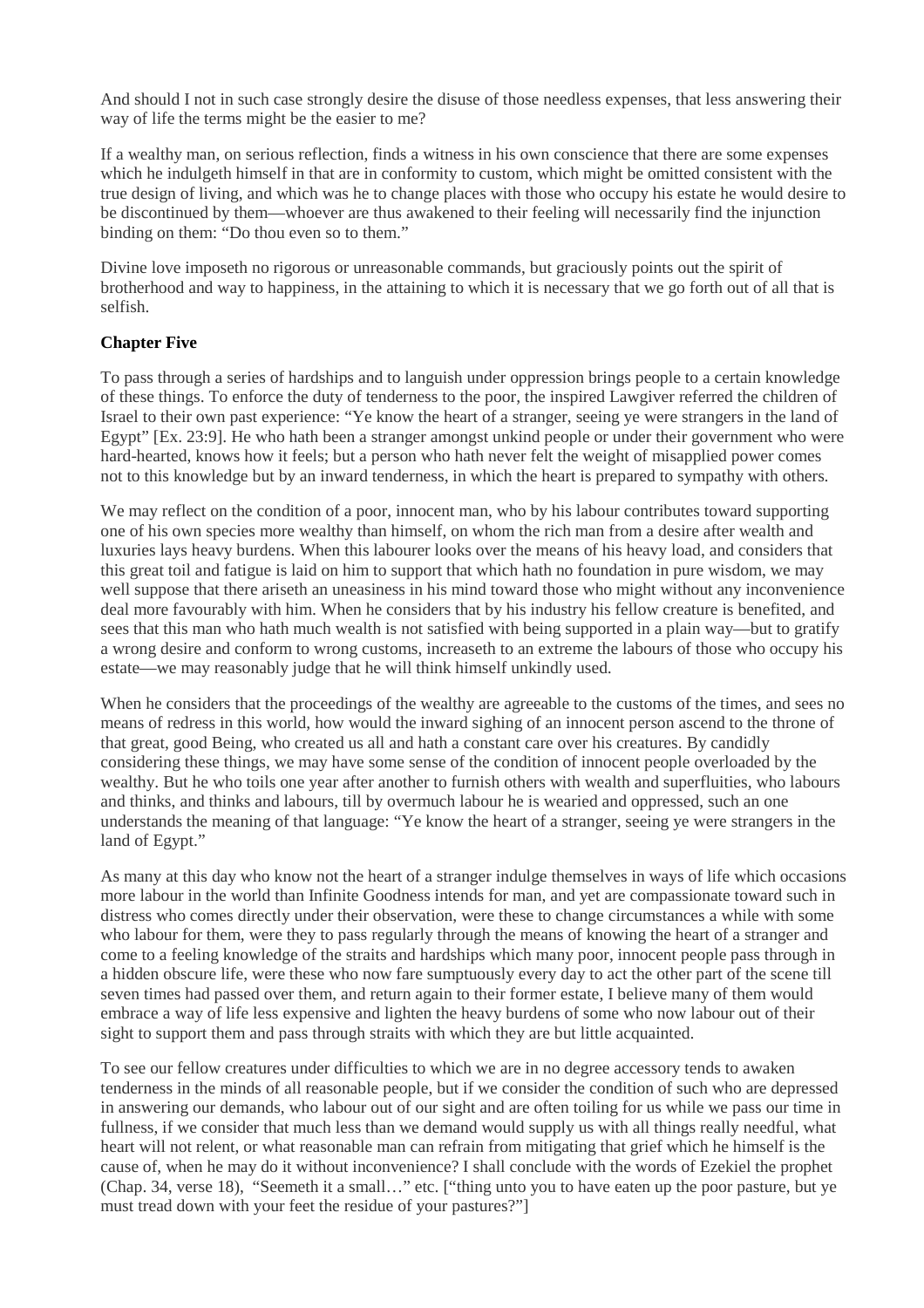# **Chapter Six**

People much spent with labour often take strong drink to revive them. Were there more men usefully employed and fewer who eat bread as a reward for doing that which is not useful, then food or raiment would, on a reasonable estimate, be more in proportion to labour than it is at present. In proceeding agreeable to sound wisdom, a small portion of daily labour might suffice to keep a proper stream gently circulating through all the channels of society; and this portion of labour might be so divided and taken in the most advantageous parts of the day that people would not have that plea for the use of strong liquors which they have at present.

Question: If 4 men, each working 8 hours in a day, raise 200 bushel of rye in 60 days, how many hours must 5 men work to do the same business in the same time? Answer 6 h. 24 m. The quantity of rum and spirits imported and made in these colonies is great! Nor may we suppose that so many thousand hogsheads of this liquor can be drank every year in our country without having a powerful effect on our manners. When people are spent with action and take these liquors not only as a refreshment from past labours but to support them to go on without nature having sufficient time to recruit by resting, it gradually turns them from that calmness of thought which attends those who steadily apply their hearts to true wisdom. The spirits scattered by too much bodily motion in the heat and again revived by strong drink—that this makes a person unfit for serious thinking and divine meditation I expect will not be denied; and as multitudes of people are in this practice who do not take so much as to hinder them from managing their outward affairs, this custom requires our serious thoughts. But as through divine goodness I have found that there is a more quiet, calm, and happy way intended for us to walk in, I am engaged to express what I feel in my heart concerning it.

As cherishing the spirit of love and meekness is our duty, so to avoid those things which they know works against it is a duty also. Every degree of luxury of what kind soever and every demand for money inconsistent with divine order hath some connection with unnecessary labour. By too much labour the spirits are exhausted and people crave help from strong drink; and the frequent use of strong drink works in opposition to the Holy Spirit on the mind. This is plain when men take so much as to suspend the use of their reason, and though there are degrees of this opposition, and a man quite drunk may be furthest removed from that frame of mind in which God is acceptably worshiped, yet a person being often near spent with too much action and revived by spirituous liquors without being quite drunk inures himself to that which is a less degree of the same thing, and which by long continuance does necessarily hurt both mind and body. There is in the nature of people some degree of likeness with that food and air to which they from their youth have been accustomed. This frequently appears in such who by a separation from their native air and usual diet grow weak and unhealthy for want of them. Nor is it reasonable to suppose that so many thousand hogsheads of this fiery liquor can be drank by us every year and the practice continued from age to age without altering in some degree the natures of men and rendering their minds less apt to receive the pure Truth in the love of it.

As many who manifest some regard to piety do yet in some degree conform to those ways of living and of collecting wealth which increaseth labour beyond the bounds fixed by divine wisdom, my desire is that they may so consider the connection of things as to take heed, lest by exacting of poor men more than is consistent with universal righteousness they promote that by their conduct which in words they speak against.

To treasure up wealth for another generation by means of the immoderate labour of such who in some measure depend upon us is doing evil at present, without knowing but that our wealth, thus gathered, may be applied to evil purposes when we are gone. To labour too hard or cause others to do so, that we may live conformable to customs which Christ our Redeemer contradicted by his example in the days of his flesh, and which are contrary to divine order, is to manure a soil for the propagating an evil seed in the earth.

Such who enter deep into these considerations and live under the weight of them will feel these things so heavy and their ill effects so extensive that the necessity of attending singly to divine wisdom will be evident, thereby to be directed in the right use of things, in opposition to the customs of the times, and supported to bear patiently the reproaches attending singularity. To conform a little to a wrong way strengthens the hands of such who carry wrong customs to their utmost extent; and the more a person appears to be virtuous and heavenlyminded, the more powerfully does his conformity operate in favour of evil doers. Lay aside the profession of a pious life and people expect little or no instruction from the example. But while we profess in all cases to live in constant opposition to that which is contrary to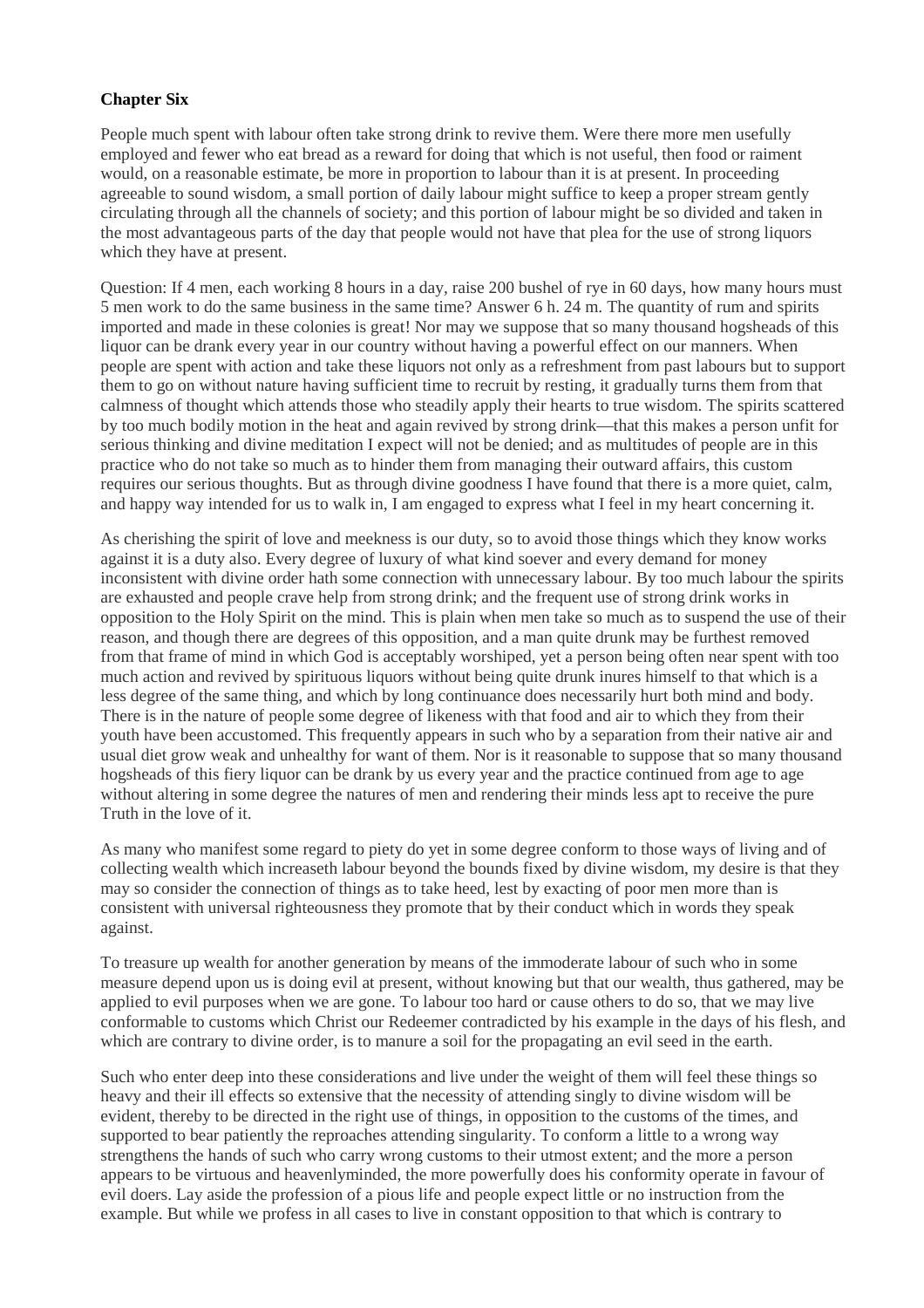universal righteousness, what expressions are equal to the subject, or what language is sufficient to set forth the strength of those obligations we are under to beware lest by our example we lead others wrong.

## **Chapter Seven**

"This kind goeth not out but by prayer" [Mt. 11:21].

In our care for our children, should we give way to partiality in things relating to what may be when we are gone, yet after death we cannot look at partiality with pleasure. If by our wealth we make them great without a full persuasion that we could not bestow it better, and thus give them power to deal hardly with others more virtuous than they, it can, after death, give us no more satisfaction than if by this treasure we had raised these others above our own and given them power to oppress ours.

Did a man possess as much good land as would well suffice twenty industrious, frugal people, and expect that he was lawful heir to it and intend to give this great estate to his children, but found on a research into the title that onehalf this estate was the undoubted property of a number of poor orphans who, as to virtue and understanding, to him appeared as hopeful as his own children—this discovery would give him an opportunity to consider whether he was attached to any interest distinct from the interest of those children. Some of us have estates sufficient for our children and for as many more to live upon did they all employ their time in useful business and live in that plainness consistent with the character of true disciples of Christ, and have no reason to believe that our children after us will apply them to benevolent purposes more than some poor children who we are acquainted with would, if they had them; and yet, did we believe that after our decease these estates would go equally between our children and an equal number of these poor children, it would be likely to give us uneasiness. This may show to a thoughtful person that to be redeemed from all the remains of selfishness, to have a universal regard to our fellow creatures, and love them as our Heavenly Father loves them, we must constantly attend to the influence of his Spirit.

When our hearts are enlarged to contemplate the nature of this divine love, we behold it harmonious; but if we attentively consider that moving of selfishness which would make us uneasy at the apprehension of that which is in itself reasonable, and which being separated from all previous conceptions and expectations will appear so, we may see an inconsistency in it, for the subject of such uneasiness is in future, and would not affect our children till we were removed into that state of being where there is no possibility of our taking delight in any thing contrary to the pure principle of universal love.

As that natural desire of superiority in us, being given way to, extends to such our favourites whom we expect will succeed us, and as the grasping after wealth and power for them adds greatly to the burdens of the poor and increaseth the evil of covetousness in this age, I have often desired in secret that in looking toward posterity we may remember the purity of that rest which is prepared for the Lord's people, the impossibility of our taking pleasure in any thing distinguishable from universal righteousness, and how vain and weak a thing it is to give wealth and power to such who appear unlikely to apply it to a general good when we are gone.

As Christians, all we possess are the gifts of God. Now in distributing it to others we act as his steward, and it becomes our station to act agreeable to that divine wisdom which he graciously gives to his servants. If the steward of a great family, from a selfish attachment to particulars, takes that with which he is entrusted and bestows it lavishly on some to the injury of others and to the damage of him who employs him, he disunites himself and becomes unworthy of that office.

The true felicity of man in this life, and that which is to come, is in being inwardly united to the fountain of universal love and bliss. When we provide for posterity and make settlements which will not take effect till after we arc centered in another state of being, if we therein act contrary to universal love and righteousness, such conduct must arise from a false, selfish pleasure in directing a thing to be done wrong, in which it will be impossible for us to take pleasure at the time when our directions are put in execution. For if we, after such settlement and when too late for an alteration, attain to that purified state which our Redeemer prayed his Father that his people might attain to—of being united to the Father and the Son—a sincere repentance for all things done in a will separate from universal love must precede this inward sanctification; and though in such depth of repentance and reconciliation all sins are forgiven and sorrows removed, that our misdeeds heretofore done could no longer afflict us, yet our partial determinations in favour of such whom we loved in a selfish love could not afford us any pleasure. And if after such selfish settlement our wills continue to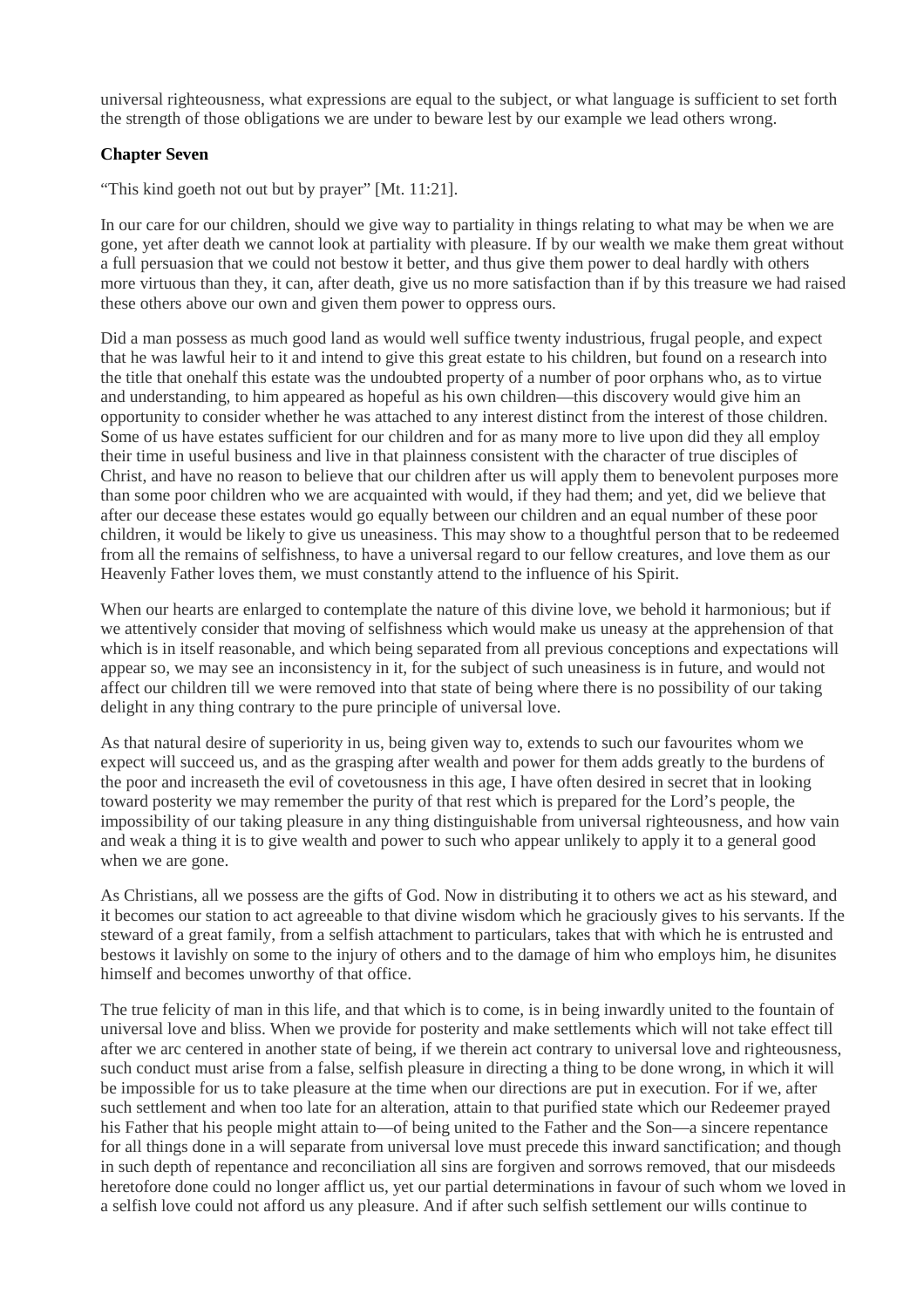stand in opposition to the fountain of universal light and love, there will be an impassable gulf between the soul and true felicity, nor can anything heretofore done in this separate will afford us pleasure.

# **Chapter Eight**

To labour for an establishment in divine love where the mind is disentangled from the power of darkness is the great business of man's life. Collecting of riches, covering the body with fine-wrought, costly apparel, and having magnificent furniture operates against universal love and tends to feed self, that to desire these things belongs not to the children of the Light.

He who sent ravens to feed Elijah in the wilderness, and increased the poor widow's small remains of meal and oil, is now as attentive to the necessities of his people as ever, that when he numbers us with his people and saith, "Ye are my sons and daughters" [2 Cor. 6:18] —no greater happiness can be desired by them who know how gracious a Father he is.

The greater part of the necessaries of life are so far perishable that each generation hath occasion to labour for them; and when we look toward a succeeding age with a mind influenced by universal love, we endeavour not to exempt some from those cares which necessarily relate to this life, and give them power to oppress others, but desire they may all be the Lord's children and live in that humility and order becoming his family. Our hearts being thus opened and enlarged, we feel content in a use of things as foreign to luxury and grandeur as that which our Redeemer laid down as a pattern.

By desiring wealth for the power and distinction it gives and gathering it on this motive, a person may properly be called a rich man, whose mind is moved by a draft distinguishable from the drawings of the Father and cannot be united to the heavenly society, where God is the strength of their life, before he is delivered from this contrary drawing.

"It is easier," saith our Saviour, "for a camel to go through a needle's eye than for a rich man to enter the kingdom of God" [Mk. 10:25]. Here our Lord uses an instructing similitude, for as a camel considered under that character cannot pass through a needle's eye, so a man who trusteth in riches and holds them for the sake of the power and distinction attending them cannot in that spirit enter the kingdom. Now every part of a camel may be so reduced as to pass through a hole as small as a needle's eye, yet such is the bulk of the creature, and the hardness of its bones and teeth, that it could not be completed without much labour. So man must cease from that spirit which craves riches, and be reduced into another disposition, before he inherits the kingdom, as effectually as a camel must cease from the form of a camel in passing through the eye of a needle.

When our Saviour said to the rich youth, "Go sell that thou hast and give to the poor" [Mk. 10:21], though undoubtedly it was his duty to have done so, yet to confine this of selling all as a duty on every true Christian would be to limit the Holy One. Obedient children who are entrusted with much outward substance wait for wisdom to dispose of it agreeable to his will, in whom "the fatherless findeth mercy" [Hos. 14:3]. It may not be the duty of every one to commit at once their substance to other hands, but rather from time to time to look round amongst the numerous branches of the great family, as his stewards who said, "Leave thy fatherless children; I will preserve them alive; and let thy widows trust in me" [Jer. 49:11]. But as disciples of Christ, however entrusted with much goods, they may not conform to sumptuous or luxurious living. For if possessing great treasures had been a sufficient reason to make a fine show In the world, then Christ our Lord, who had an unfailing storehouse, and in a way surpassing the common operations in nature supplied thousands of people with food, would not have lived in so much plainness.

What we equitably possess is a gift from God to us; but by the Son all things were created. Now he who forms things out of nothing—who creates and, having created, doth possess—is more truly rich than he who possesseth by receiving gifts from another. If depth of knowledge and a high title had been sufficient reasons to make a splendid show, he would have made it. He told the woman of Samaria sundry things relative to her past life, made mention of the decease of Lazarus, and answered the scribe who accounted him a blasphemer, without information, and having the spirit without measure knew what was in man. The title of Lord he owned, nor was it ever more justly given to any—that in riches and wisdom and greatness there was none on earth equal to him; and as he lived in perfect plainness and simplicity, the greatest in his family cannot by virtue of their station claim a right to live in worldly grandeur without contradicting his doctrine who said: "It is enough for the disciple to be as his master" [Mt. 10:25].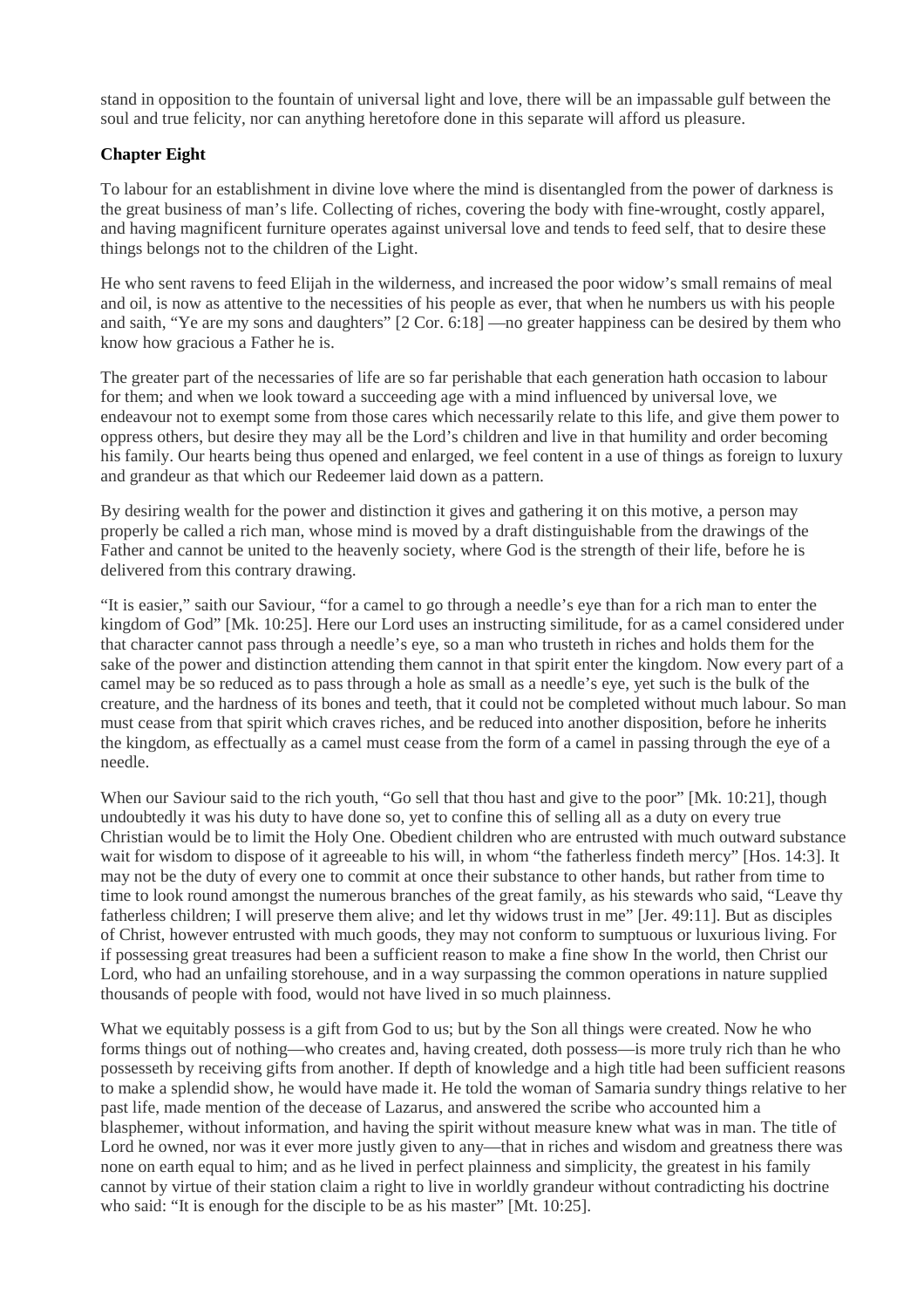## **Chapter Nine**

When our eyes are so single as to discern the selfish spirit clearly, we behold it the greatest of all tyrants. Many thousand innocent people under some of the Roman emperors, being confirmed in the truth of Christ's religion from the powerful effects of his Holy Spirit upon them, and scrupling to conform to heathenish rites, were therefore, by various kinds of cruel and lingering torments, put to death, as is largely set forth by Eusebius. Now if we single out Domitian, Nero, or any other of these persecuting emperors, the man, though terrible in his time, will appear a tyrant of small consequence compared with the selfish spirit. For though his bounds were large, yet a great part of the world were out of his reach; and though he grievously afflicted the bodies of those innocent people, yet the minds of many were divinely supported in their greatest agonies and being faithful unto death were delivered from his tyranny. His reign though cruel for a time was soon over, and he, considered in his greatest pomp, appears to have been a slave to the selfish spirit. Thus tyranny, as applied to a man, rises up and soon hath an end. But if we consider the numerous oppressions in many states and the calamities occasioned by nation contending with nation in various parts and ages of the world, and remember that selfishness hath been the original cause of them all; if we consider that such who are finally possessed with this selfish spirit not only afflict others but are afflicted themselves and have no real quietness in this life nor in futurity, but according to the saying of Christ have their portion in that uneasy condition "where the worm dieth not, and the fire is not quenched" [Mk. 9:48]; under all these circumstances how terrible does this selfishness appear?

If we consider the havoc that is made in this age, and how numbers of people are hurried on, striving to collect treasures to please that mind which wanders from perfect resignedness, and in that wisdom which is foolishness with God are perverting the true use of things, labouring as in the fire, contending with one another even unto blood, and exerting their power to support ways of living foreign to the life of one wholly crucified to the world; if we consider what great numbers of people are employed in different kingdoms in preparing the materials of war, and the labour and toil of armies set apart for protecting their respective territories from the incursions of others, and the extensive miseries which attend their engagements; while many of those who till the lands and are employed in other useful things—in supporting themselves, supporting those employed in military affairs, and some who own the soil—have great hardships to encounter through too much labour; while others in several kingdoms are busied in fetching men to help labour from distant parts of the world, to spend the remainder of their lives in the uncomfortable condition of slaves, and that self is at the bottom of these proceedings—amidst all this confusion, and these scenes of sorrow and distress, can we remember the Prince of Peace, remember that we are his disciples, and remember that example of humility and plainness which he set for us, without feeling an earnest desire to be disentangled from everything connected with selfish customs in food, in raiment, in houses, and all things else; that being of Christ['s] family and walking as he walked, we may stand in that uprightness wherein man was first made, and have no fellowship with those inventions which men in the fallen wisdom have sought out. In the selfish spirit standeth idolatry. Did our blessed Redeemer enable his family to endure great reproaches, and suffer cruel torments even unto death, for their testimony against the idolatry of those times; and can we behold the prevalence of idolatry though under a different appearance, without being jealous over ourselves lest we unwarily join in it?

Those faithful martyrs refused to cast incense into the fire, though by doing it they might have escaped a cruel death. Casting sweet-scented matter into the fire to make a comfortable smell—this considered separate from all circumstances—would appear to be of small consequence; but as they would thereby have signified their approbation of idolatry, it was necessarily refused by the faithful. Nor can we in any degree depart from pure universal righteousness and publicly continue in that which is not agreeable to the Truth, without strengthening the hands of the unrighteous and doing that which in the nature of the thing is like offering incense to an idol.

Origen, a primitive Christian, it is reported of him that in a time of unwatchfulness, being under great difficulty, he took incense into his hand, and a certain heathen to forward the work took hold of his hand and cast the incense into the fire on the altar, and that through thus far complying, he was released from his outward troubles, but afterward greatly bewailed his condition as one fallen from a good estate to that which was worse. Thus it appears that a small degree of deliberate compliance to that which is wrong is very dangerous, and the case of Origen carries in it an admonition worthy of our notice.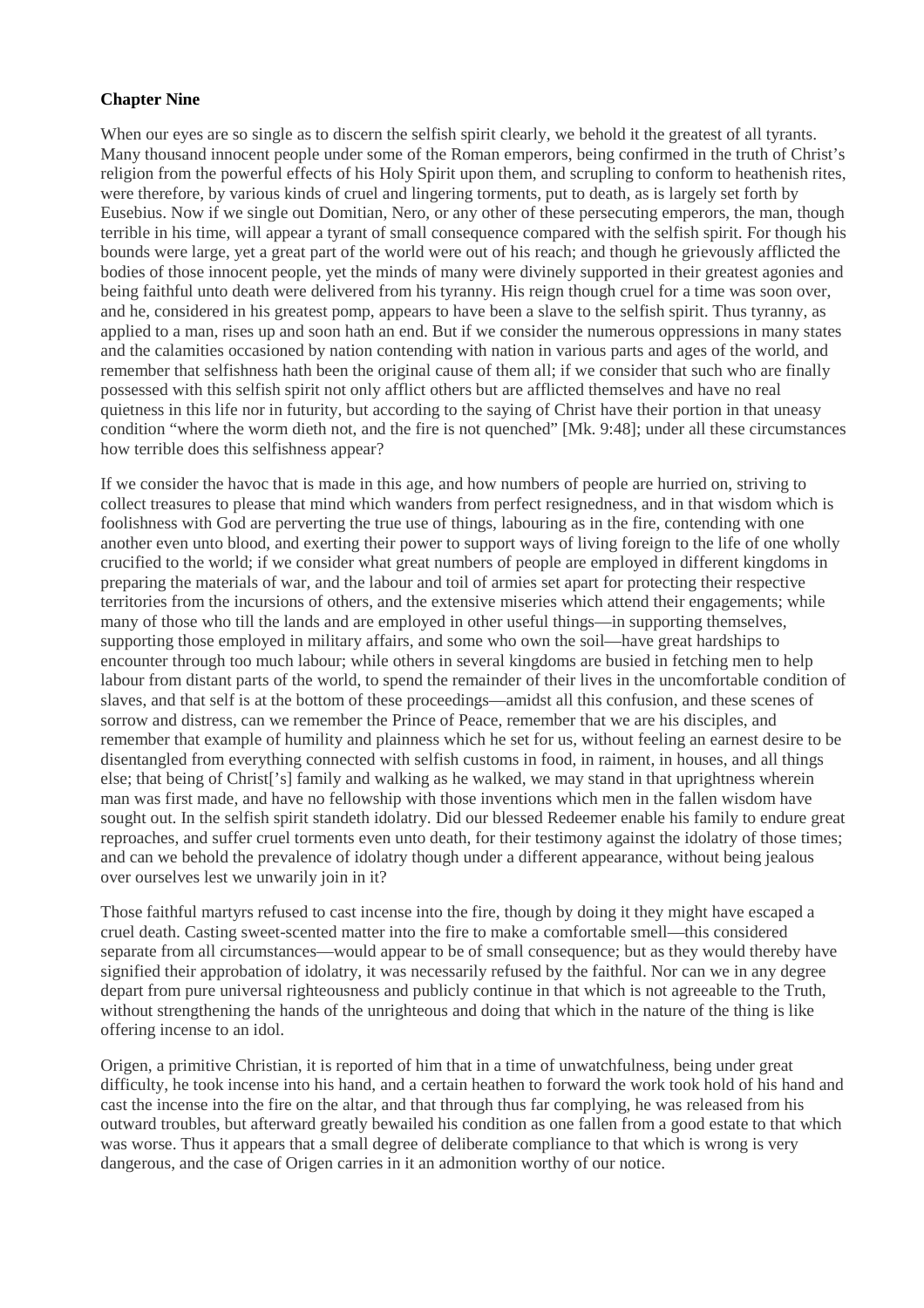# **Chapter Ten**

"Are not two sparrows sold for a farthing, and one of them shall not fall on the ground without your Father" [Mt. 10:29].

The way of carrying on wars, common in the world, is so far distinguishable from the purity of Christ's religion that many scruple to join in them. Those who are so redeemed from the love of the world as to possess nothing in a selfish spirit, their "life is hid with Christ in God" [Col. 3:3], and these he preserves in resignedness, even in times of commotion. As they possess nothing but what pertains to his family, anxious thoughts about wealth or dominion hath little or nothing in them to work upon, and they learn contentment in being disposed of according to his will who, being omnipotent and always mindful of his children, causeth all things to work for their good. But where that spirit which loves riches works, and in its working gathers wealth and cleaves to customs which have their root in selfpleasing, this spirit, thus separating from universal love, seeks help from that power which stands in the separation; and whatever name it hath, it still desires to defend the treasures thus gotten. This is like a chain where the end of one link encloses the end of another. The rising up of a desire to attain wealth is the beginning. This desire being cherished moves to action, and riches thus gotten please self, and while self hath a life in them it desires to have them defended.

Wealth is attended with power, by which bargains and proceedings contrary to universal righteousness are supported; and here oppression, carried on with worldly policy and order, clothes itself with the name of justice and becomes like a seed of discord in the soil; and as this spirit which wanders from the pure habitation prevails, so the seed of war swells and sprouts and grows and becomes strong, till much fruits are ripened. Thus cometh the harvest spoken of by the prophet, which is "a heap in the day of grief, and of desperate sorrow" [Is. 17:11].

Oh, that we who declare against wars and acknowledge our trust to be in God only, may walk in the Light and therein examine our foundation and motives in holding great estates! May we look upon our treasures and the furniture of our houses and the garments in which we array ourselves and try whether the seeds of war have any nourishment in these our possessions or not. Holding treasures in the self-pleasing spirit is a strong plant, the fruit whereof ripens fast. A day of outward distress is coming and divine love calls to prepare against it! Harken then, Oh ye children who have known the Light, and come forth! Leave everything which our Lord Jesus Christ does not own. Think not his pattern too plain or too coarse for you. Think not a small portion in this life too little, but let us live in his spirit and walk as he walked, and he will preserve us in the greatest troubles.

## **Chapter Eleven**

"The heavens, even the heavens, are the Lord's, but the earth hath he given to the children of men." Ps. 115:16.

As servants of God, what land or estate we hold, we hold under him as his gift; and in applying the profits it is our duty to act consistent with the design of our benefactor. Imperfect men may give on motives of misguided affection, but Perfect Wisdom and Goodness gives agreeable to his own nature. Nor is this gift absolute, but conditional, for us to occupy as dutiful children and not otherwise, for he alone is the proprietor. "The world," saith he, "is mine, and the fullness thereof." Ps. 24:1. The inspired Lawgiver directed that such of the Israelites who sold their inheritance should sell it for a term only, and that they or their children should again enjoy it in the Year of Jubilee, settled on every fiftieth year. "The land shall not be sold forever, for the land is mine," saith the Lord, "for ye are strangers and sojourners with me" (Lev. 25:23), the design of which was to prevent the rich from oppressing the poor by too much engrossing the land. And our blessed Redeemer said: "Till heaven and earth pass, one jot or one tittle shall in no wise pass from the law till all be fulfilled" [Mt. 5:18]

Where divine love takes place in the hearts of any people, and they steadily act on a principle of universal righteousness, there the true intent of the Law is fulfilled, though their outward modes of proceeding may be distinguishable from one another. But where men are possessed by that spirit hinted at by the prophet, and looking over their wealth, say in their hearts, "Have we not taken to us horns by our own strength?" [Amos 6:13]—here they deviate from the divine law and do not account their possessions so strictly God's, nor the weak and poor entitled to so much of the increase thereof, but that they may indulge their desires in conforming to worldly pomp. And thus where house is joined to house and field laid to field till there is no place, and the poor are thereby straitened, though this be done by bargain and purchase, yet, so far as it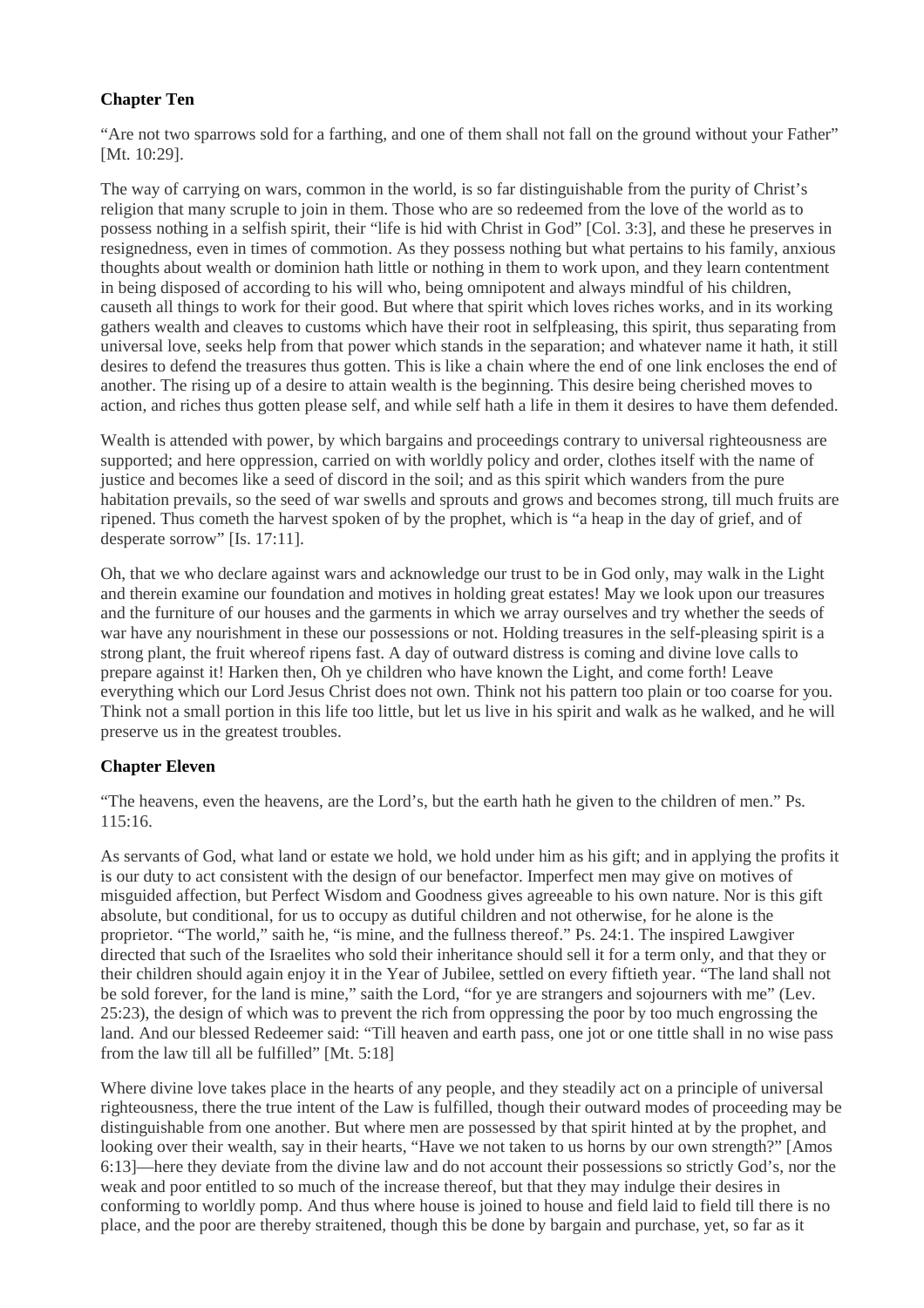stands distinguished from universal love, so far that woe prefixed by the prophet will accompany their proceedings.

As he who first formed the earth out of nothing was then the true proprietor of it, so he still remains; and though he hath given it to the children of men, so that multitudes of people have had sustenance from it while they continued here, yet he hath never aliened it; but his right to give is as good as at the first, nor can any apply the increase of their possessions contrary to universal love, nor dispose of lands in a way which they know tends to exalt some by oppressing others, without being justly chargeable with usurpation.

### **Chapter Twelve**

If we count back one hundred and fifty years and compare the inhabitants of Great Britain with the natives of North America on the like compass of ground, the natives I suppose would bear a small proportion to the others. On the discovery of this fertile continent, many of those thick-settled inhabitants coming over, the natives generally treated them kindly at the first, and as those brought iron tools and a variety of things convenient for man's use, these gladly embraced the opportunity of traffic and encouraged these foreigners to settle. I speak only of improvements made peaceably.

Thus our gracious Father, who at the same time beholds the situation of all his creatures, hath opened a way from a thick-settled land and given us some room on this. Now if we attentively consider the turning of God's hand in thus far giving us room on this continent, and that the offspring of those ancient possessors of the country (in whose eyes we appear as newcomers) are yet owners and inhabiters of the land adjoining to us; and that their way of life, requiring much room, hath been transmitted to them from their predecessors and probably settled by the custom of a great many ages; under these considerations we may see the necessity of cultivating the lands already obtained of them and applying the increase consistent with true wisdom, so as to accommodate the greatest number of people it is capable of, before we have any right to plead, as members of the one great family, the equity of their assigning to us more of their possessions and living in a way requiring less room.

Did we all walk as became the followers of our blessed Saviour, were all those fruits of our country retained in it which are sent abroad in return for such strong drink, such costly array, and other luxuries which we should then have no use for, and the labour and expense of importing and exporting applied to husbandry and useful trades, a much greater number of people than now reside here might with the divine blessing live comfortably on the lands already granted us by these ancient possessors of the country.

If we faithfully serve God, who hath given us some room on this land, I believe he will make some of us useful amongst them, both in publishing the doctrines of his Son our Saviour, and in pointing out to them the advantages of replenishing the earth and subduing it.

Some I expect will be careful for such poor people abroad who earn their bread in preparing and trading in those things which we, as true disciples living in a plainness like our Heavenly Pattern, should have no use for. But laying aside all superfluities and luxuries, while people are so much thicker settled in some parts than in others, a trade in some serviceable articles may be to mutual advantage and carried on with much more regularity and satisfaction to a sincere Christian than the trade now generally is.

One person in society continuing to live contrary to true wisdom commonly draws others into connection with him; and where these embrace the way this first hath chosen, their proceedings are like a wild vine which, springing from a single seed and growing strong, the branches extend, and their little twining holders twists round all herbs and boughs of trees where they reach, and are so braced and locked in that without much labour or great strength they are not disentangled. Thus these customs, small in their beginning, as they increase they promote business and traffic, and many depend on them for a living. But as it is evident that all business which hath not its foundation in true wisdom is unbecoming a faithful follower of Christ, who loves God not only with all his heart, but with all his strength and ability to labour and act in the world; and as the Lord is able to, and will, support those whose hearts are perfect toward him, in a way agreeable to his unerring wisdom; it becomes us to meditate on the privileges of his children, to remember that where the spirit of the Lord is, there is liberty, and that in joining to customs which we know are wrong, there is a departing from the purity of his goverment and a certain degree of alienation from him.

To lay aside curious, costly attire, and use that only which is plain and serviceable, to cease from all superfluities and too much strong drink, are agreeable to the doctrines of our blessed Redeemer, and if in the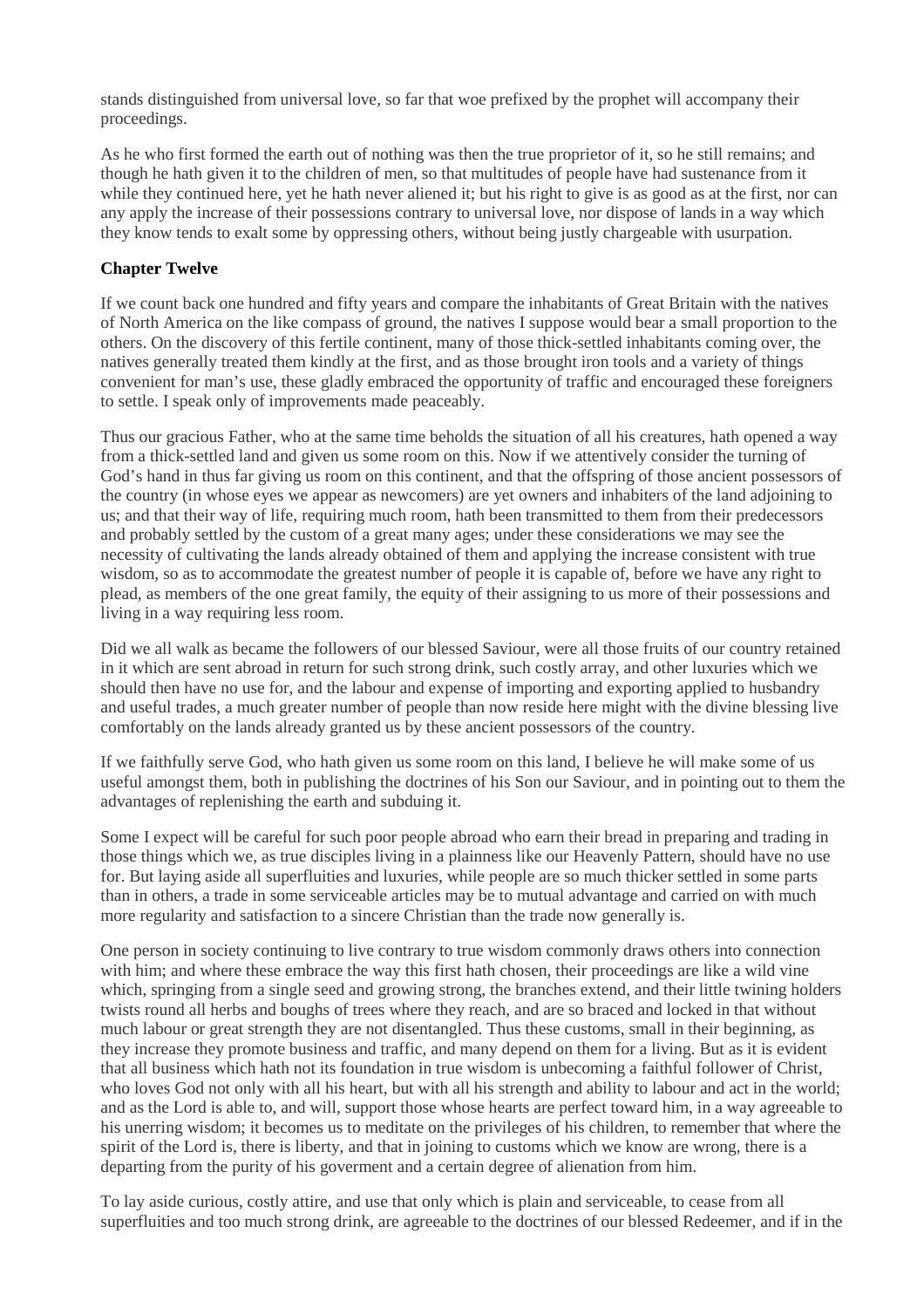integrity of our hearts we do so, we in some degree contribute toward lessening that business which hath its foundation in a wrong spirit; and as some well-inclined people are entangled in such business and at times desirous of being freed from it, such our ceasing from these things may be made helpful to them; and though for a time their business fail, yet if they humbly ask wisdom of God and are truly resigned to him, he will not fail them nor forsake them. He who created the earth and hath provided sustenance for millions of people in past ages is now as attentive to the necessities of his children as ever. To press forward toward perfection is our duty, and if herein we lessen some business by which some poor people earn their bread, the Lord who calls to cease from these things will take care of those whose business fails by it, if they sincerely seek to him.

If the connections we have with the inhabitants of those provinces and our interest considered as distinct from others engage us to promote plain living in order to enrich our own country, though a plain life is in itself best, yet by living plain in a selfish spirit we advance not forward in true religion. Divine love, which enlarges the heart toward mankind universally, is that alone which can rightly stop every corrupt stream and open those channels of business and commerce where nothing runs that is not pure, and so establish our goings that when in our labour we meditate on the universal love of God and the harmony of holy angels, this serenity of our minds may never be clouded in remembering that some part of our employment tends to support customs which have their foundation in the self-seeking spirit.

## **Chapter Thirteen**

While our minds are prepossessed in favour of customs distinguishable from perfect purity, we are in danger of not attending with singleness to that Light which opens to our view the nature of universal righteousness.

In the affairs of a thick-settled country are variety of useful employments besides tilling the earth: that for some men to have no more land than is necessary to build on and to answer the occasions relative to the family may consist with brotherhood; and from the various gifts which God hath bestowed on those employed in husbandry, for some to possess and occupy much more than others may likewise. But where any on the strength of their possessions demands such rent or interest as necessitates those who hire of them to a closer application to business than our merciful Father designed for us, this puts the wheels of perfect brotherhood out of order and leads to employments the promoting of which belongs not to the family of Christ, whose example in all parts being a pattern of wisdom, so the plainness and simplicity of his outward appearance may well make us ashamed to adorn our bodies in costly array or treasure up wealth by the least degree of oppression.

The soil yields us support and is profitable for man; and though some possessing a larger share of these profits than others may consist with the harmony of true brotherhood, yet that the poorest people who are honest, so long as they remain inhabitants of the earth, are entitled to a certain portion of these profits, in as clear and absolute a sense as those who inherit much, I believe will be agreed to by those whose hearts are enlarged with universal love.

The first people who inhabited the earth were the first who had possession of the soil. The gracious Creator, and owner of it, gave the fruits thereof for their use. And as one generation passed away, another came and took possession; and thus through many ages, innumerable multitudes of people have been supplied by the fruits of the earth. But our gracious Creator is as absolutely the owner of it as he was when he first formed it out of nothing, before man had possession of it. And though by claims grounded on prior possession great inequality appears amongst men, yet the instructions of the great proprietor of the earth is necessary to be attended to in all our proceedings as possessors or claimers of the profits of the soil.

"The steps of a good man are ordered by the Lord" [Ps. 37:23], and those who are thus guided, whose hearts are enlarged in his love, give directions concerning their possessions agreeable thereto; and that claim which stands on universal righteousness is a good right, but the continuance of that right depends on properly applying the profits thereof.

The word right is commonly used relative to our possessions. We say a right of propriety to such a dividend of a province or a clear, indisputable right to the land within such certain bounds. Thus this word is continued as a remembrancer of the original intent of dividing the land by boundaries, and implies that it was designed to be equitably or rightly divided, to be divided according to righteousness. In this—that is, in equity and righteousness—consists the strength of our claims. If we trace an unrighteous claim and find gifts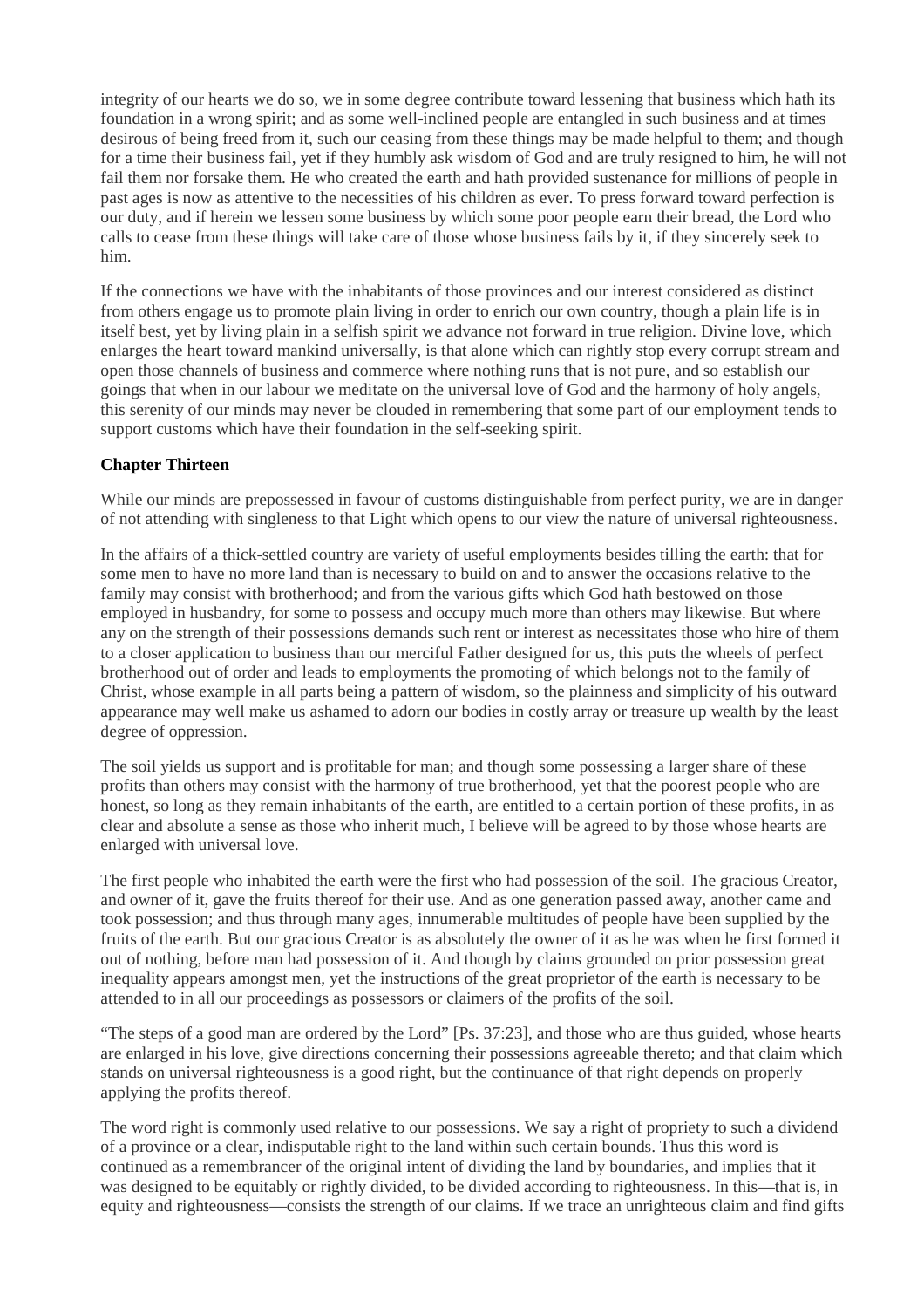or grants to be proved by sufficient seals and witnesses, this gives not the claimant a right, for that which is opposite to righteousness is wrong, and the nature of it must be changed before it can be right.

Suppose twenty free men, professed followers of Christ, discovered an island unknown to all other people, and that they with their wives, independent of all others, took possession of it, and dividing it equitably, made improvements and multiplied. Suppose these first possessors, being generally influenced by true love, did with paternal regard look over the increasing condition of the inhabitants, and near the end of their lives gave such directions concerning their respective possessions as best suited the convenience of the whole and tended to preserve love and harmony, and that their successors in the continued increase of people generally followed their pious examples and pursued means the most effectual to keep oppression out of their island. But [suppose] that one of these first settlers, from a fond attachment to one of his numerous sons, no more deserving than the rest, gives the chief of his lands to him, and by an instrument sufficiently witnessed strongly expresses his mind and will. Suppose this son, being landlord to his brethren and nephews, demands such a portion of the fruits of the earth as may supply him and his family and some others; and that these others, thus supplied out of his store, are employed in adorning his buildings with curious engravings and paintings, preparing carriages to ride in, vessels for his house, delicious meats, fine-wrought apparel, and furniture, all suiting that distinction lately arisen between him and the other inhabitants; and that having this absolute disposal of these numerous improvements, his power so increaseth that in all conferences relative to the public affairs of the island, those plain, honest men who are zealous for equitable establishments find great difficulty in proceeding agreeable to their righteous inclinations while he stands in opposition to them. Suppose he, from a fondness for one of his sons, joined with a desire to continue this grandeur under his own name, confirms chief of his possessions to him, and thus for many ages, on near a twentieth part of the island there is one great landlord and the rest generally poor oppressed people; to some of whom from the manner of their education, joined with a notion of the greatness of their predecessors, labour is disagreeable; who therefore by artful applications to the weakness, unguardedness, and corruption of others, in striving to get a living out of them increase the difficulties amongst them; while the inhabitants of the other parts who guard against oppression and with one consent train up their children in plainness, frugality, and useful labour live more harmonious.

If we trace the claim of the ninth or tenth of these great landlords down to the first possessor and find the claim supported throughout by instruments strongly drawn and witnessed, after all we could not admit a belief into our hearts that he had a right to so great a portion of land, after such a numerous increase of inhabitants.

The first possessor of that twentieth part held no more we suppose than an equitable portion; but when the Lord, who first gave these twenty men possession of this island unknown to all others, gave being to numerous people who inhabited this twentieth part, whose natures required the fruits thereof for their sustenance, this great claimer of the soil could not have a right to the whole, to dispose of it in gratifying his irregular desires; but they, as creatures of the Most High God, possessor of heaven and earth, had a right to part of what this great claimer held, though they had no instruments to confirm their right.

Thus oppression in the extreme appears terrible, but oppression in more refined appearances remains to be oppression, and where the smallest degree of it is cherished it grows stronger and more extensive: that to labour for a perfect redemption from this spirit of oppression is the great business of the whole family of Christ Jesus in this world.

#### **Chapter Fourteen**

#### ON SCHOOLS

When we are thoroughly instructed in the kingdom of God, we arc content with that use of things which his wisdom points out, both for ourselves and our children, and are not concerned to learn them the art of getting rich, but are careful that the love of God and a right regard for all their fellow creatures may possess their minds, and that in all their learning their improvements may go forward in pure wisdom. Christ our Shepherd being abundantly able and willing to instruct his family in all things proper for them to know, it remains to be our duty to wait patiently for his help in teaching our families and not seek to forward them in learning by the assistance of that spirit from which he gave his life to redeem us.

It was his own saying that the children of this world are in their generation wiser than the children of Light, and it appears by experience that in awakening and cherishing the spirit of pride and the love of praise in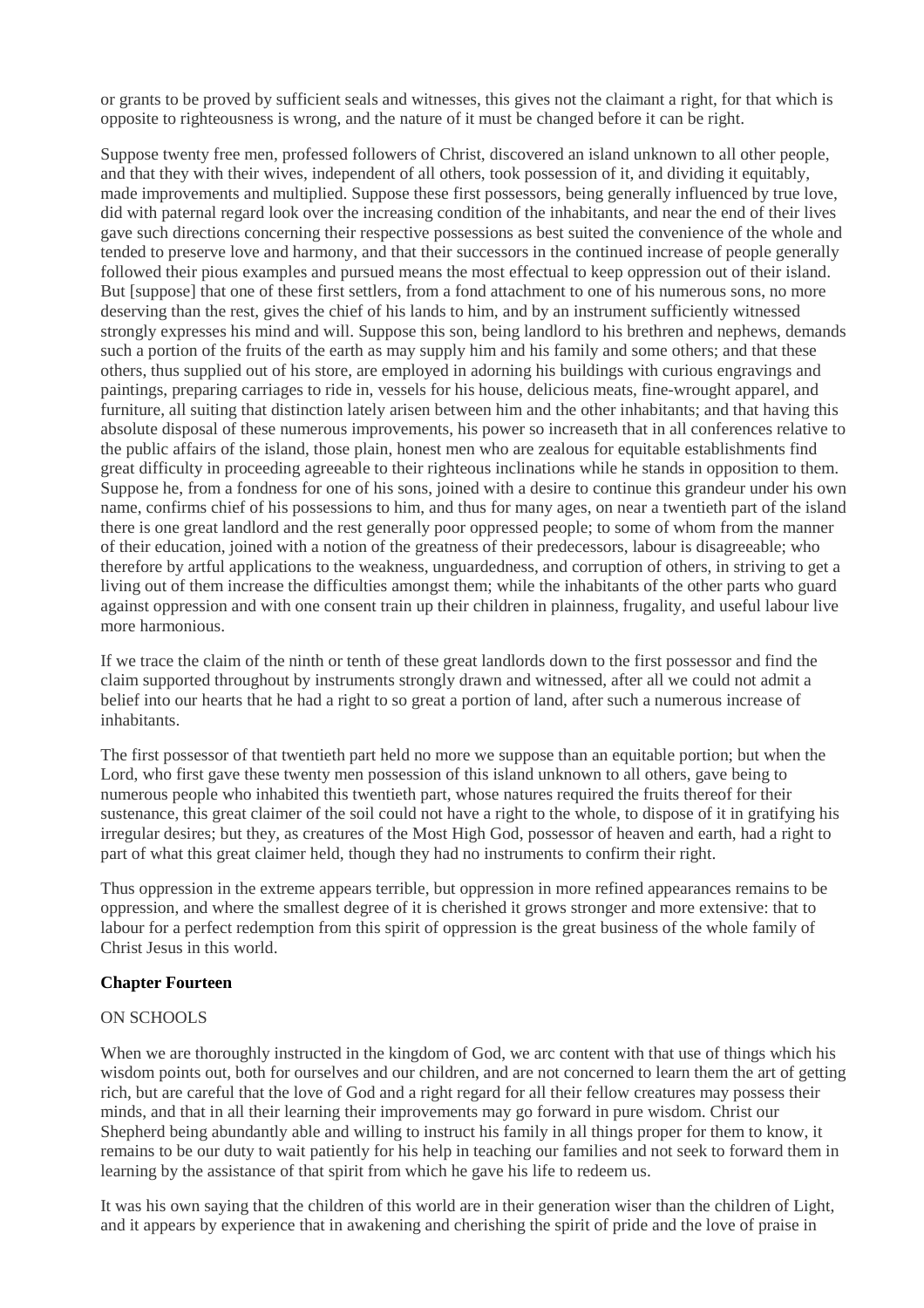children they may sometimes be brought on in learning faster than they would otherwise; but while in learning any art or science they accustom themselves to disobey the pure Spirit and grow strong in that wisdom which is foolishness with God, they must have the painful labour of unlearning a part of what they thus learned, before they are adopted into the divine family. It is therefore good for us in schools and in all parts of education to attend diligently to the principle of universal Light, and patiently wait for their improvement in the channel of true wisdom, without endeavouring to get help from that spirit which seeks honour from men. (It is through a deviation from the pure Light that people desire help from the spirit of this world in pushing forward their children in learning, that they may save out of their education to support ways of life less plain and simple than what our Holy Pattern has laid down for us.) Children in an age fit for schools are in a time of life that requires the careful and patient attendance of their tutors, and such a diligent observation of their several tempers and dispositions as that they may be enabled rightly and seasonably to administer to each individual.

Were we thoroughly weaned from the love of wealth and fully brought out of all superfluities in living, employments about vanities being finished and labour wanted only for things consistent with a humble, selfdenying life, there would on a reasonable estimate be so much to spare on the education of our children that a plain, humble man with a family like himself might be furnished with a living for teaching and overseeing so small a number of children that he might properly and seasonably administer to each individual, and gently lead them on as the Gospel Spirit opened the way, without giving countenance to pride or evil emulation amongst them.

The management of children being sometimes committed to men who do not live under the seasoning virtue of Truth is a case that requires our serious consideration, for that it is our indispensable duty to use our utmost endeavours in their education to bring them into an acquaintance with the inward work of grace; and where a tutor is not experienced in this work, their spirit and conduct in directing and ordering the children does often make impressions on their tender, inexperienced minds to their great disadvantage.

Again, where pious men enter into this employ, they sometimes find it difficult to support their families without taking charge of so great a number that they cannot so fully attend to the spirit and disposition of each individual as would be profitable to the children. A large number of children in a school is often a heavy weight on the mind of an honest tutor, and when his thoughts and time are so much taken up in the more outward affairs of the school that he cannot so attend to the spirit and temper of each individual as to administer rightly and seasonably in the line of true judgment, there the minds of children often suffer and a wrong spirit gains strength, which frequently increases difficulties in a school and like an infection spreads from one to another.

A man influenced by the spirit of Truth, employing his time in tutoring children, while he hath only such a number that the manifestation of divine strength in him is superior to the instability in them, this good spirit in which he governs does measurably work on their minds and tends to bring them forward in the Christian life. But where the straitness of a man's circumstances, joined with the small wages set on teaching children, proves a temptation and so enters into his heart that he takes charge of too many for the measure of his gift, or where the desire for wealth so corrupts the heart of any that they take charge of too many, here the true order of a Christian education is lost. But where a man hath charge of a number too great for that degree of strength with which the Lord hath endowed him, he not only suffers as to the state of his own mind, but the children suffer also; and government not being supported in the true Christian spirit, the pure witness is not reached in the minds of the children.

To educate children in the way of true piety and virtue is a duty incumbent on all of us who have them; and our Heavenly Father requires no duties of us but what he gives strength to perform, as we humbly seek to him: that though to the eye of reason the difficulties appear great in many places which attend instructing our children in useful learning, yet if we obediently attend to that wisdom which is from above, our gracious Father will open a way for us to give them such an education as he requires of us.

And here I may say that my mind hath been sorrowfully affected on account of some who from a desire for wealth, a desire to conform in living to those ways distinguishable from the true Christian spirit, exert themselves in things relating to this life, and do not enough lay to heart the suffering condition of youth in many places, through want of pious examples and tutors whose minds are seasoned with the spirit of Truth.

Are great labours performed to gain wealth for posterity? Are many supported with wages to furnish us with delicacies and luxuries?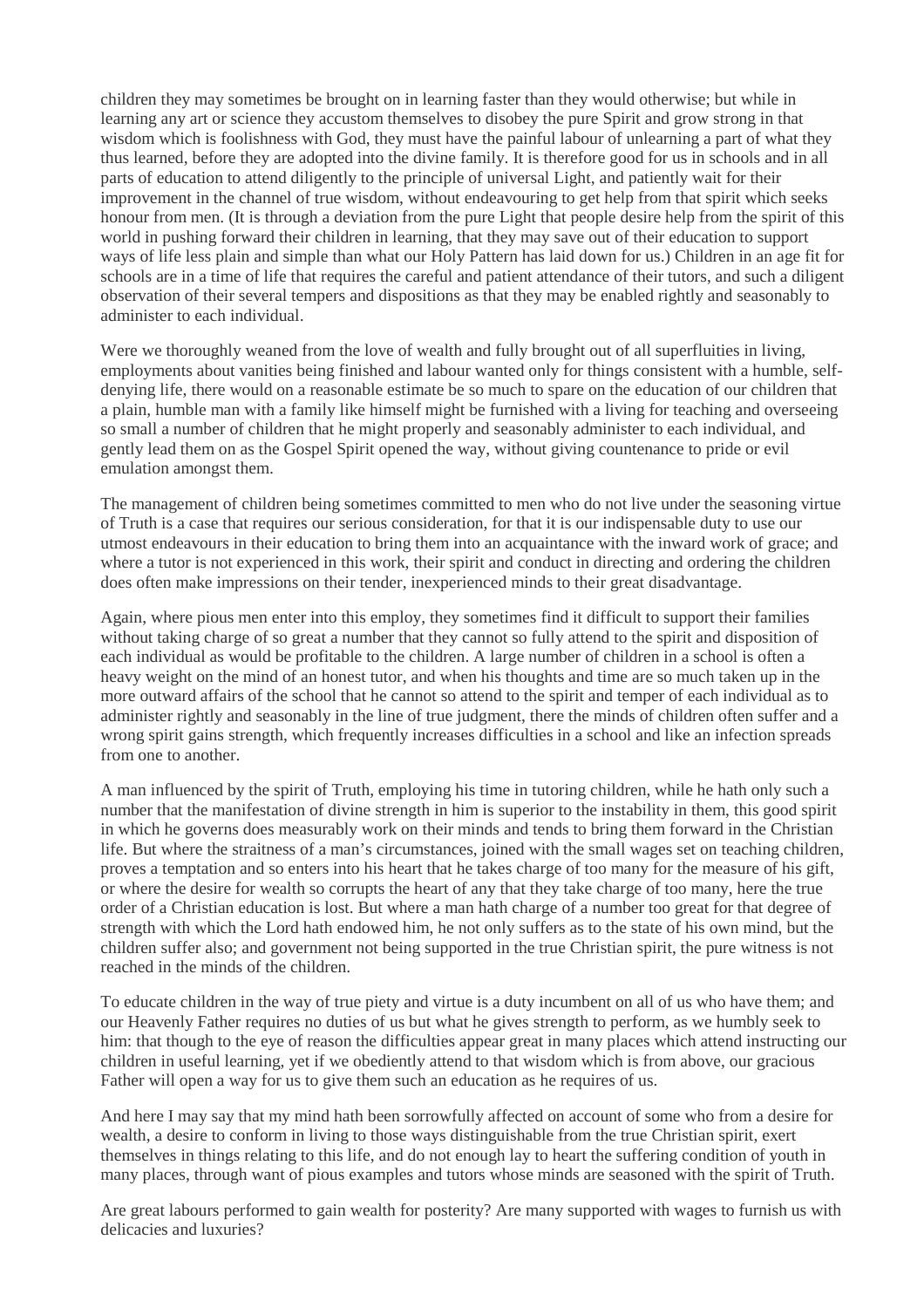Are monies expended for colours to please the eye, which renders our garments less serviceable? Are garments of a curious texture purchased at a high rate, for the sake of their delicacy?

Are there various branches of workmanship only ornamental—in the building of our houses, hanging by our walls and partitions, and to be seen in our furniture and apparel? And amidst all these expenses which the pure Truth does not require of us, do we send our children to men to get learning who we believe are not influenced by the spirit of Truth, rather than humbly wait on the Lord for wisdom to direct us in their education?

To commit children to the tuition of men who we believe are not rightly qualified to lead them on in the true Christian life, I believe no pious man will say is required of us as a duty. To do evil that good may come of it is contrary to the doctrine of Christianity; that when times are so cloudy that we cannot go forward in the way of clearness and purity, it behooves us in the depth of humility to wait on the Lord to know his mind concerning us and our children.

#### **Chapter Fifteen**

#### ON MASTERS AND SERVANTS

"Servants, be obedient to them that are your masters according to the flesh, with fear and trembling, in singleness of your heart, as unto Christ." Eph. 6:5.

It is observable in several places where the apostle writes to servants that he labours: to direct their minds to the true Light, that in labouring in the condition of servants they might as the apostle expresseth it, "do the will of God from the heart" (Eph. 6:6), that their labours might not be like those of men-pleasers, but in singleness of heart fearing God, and that in whatsoever they did they might "do it heartily, as to the Lord, and not unto men." Col. 3:23.

As the pure principle of righteousness is the foundation whereon the pure in heart stand, so their proceedings are consistent herewith; and while they encourage to an upright performance of every reasonable duty on one hand, they guard on the other against servants actively complying with unrighteous commands, doing service "as to the Lord and not unto men" (verse 7), by which we are instructed in the necessity of a humble walking before God, that by faithfully attending on the leadings of his Holy Spirit, our senses may be "exercised to discern both good and evil" (Heb.5:14). And that as the righteous commands of masters ought to be obeyed because they were righteous, so on the contrary, such commands of men which could not be performed without disobeying God were not sufficient authority for a servant of Christ to proceed upon, but herein we ought to obey God rather than men.

The present concern of my mind is that all who are in the station of masters may seriously consider this subject and demand nothing of servants which is unreasonable, or that in the performance of which they must necessarily act contrary to universal righteousness.

A pious father hath a conscientious care for his children, that by his labours they may be rightly educated and have some things which necessarily relate to their first settling in the world. But where a man seeth his righteous intentions perverted and his labours made to serve purposes which are not equitable and hath no hopes of a remedy, his case is very grievous; for here however disposed to labour, he cannot labour "heartily as to the Lord and not unto men."

To comply with demands which are not equitable is afflicting to a well-disposed mind, and for a man in power to demand service of another without proposing an equitable reward appears to me to have the spirit of persecution in it. Upright men labouring in temporal affairs have in view to do good thereby; they labour because they are convinced it is their duty. But where labours; not equitably due are required of them to gratify the covetous, luxurious, or ambitious designs of others, this lays conscientious men under great difficulty. If they comply not, they are liable to punishment, and if they do that which they believe is not right for them to do, they wound their own souls.

#### **Chapter Sixteen**

To keep Negroes as servants till they are thirty years of age and hold the profits of the last nine years of their labour as our own, on a supposition that they may sometime be an expense to our estates, is a way of proceeding which appears to admit of improvement.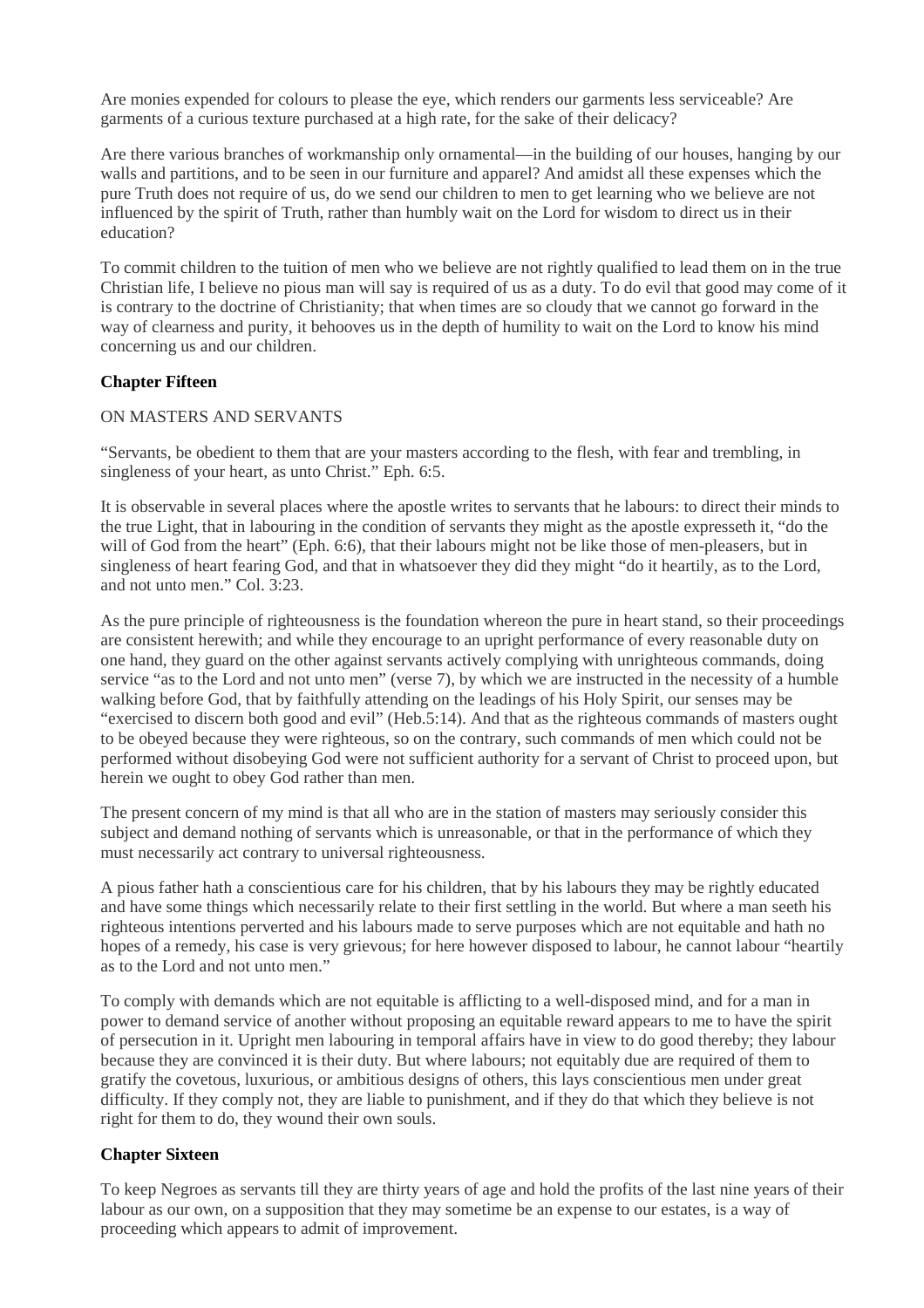#### REASONS OFFERED

1. Men of mature age who have walked orderly and made no contract to serve—that they are entitled to freedom I expect is generally agreed to, and to make them serve as slaves nine years longer may be to keep them slaves for term of life. They may die before that age and be no expense to us, and may leave children to whom, with reason, they might in their last sickness desire to give the monies they had earned after they had paid for their own education.

2. The labour of a healthy, industrious Negro man for nine years, I suppose at a moderate computation, may not be less than fifty pounds proclamation money, besides his diet and clothing. Now if this money be earned either in the service of the man who educated him or laid by in yearly proportion under the care of the said man, and put out at a moderate interest for the Negro's use, and to be applied to his future necessities or to such honest purposes as he by his last will might direct, this would appear to us a more brotherly way of proceeding were we in the Negro's condition.

3. Pure goodness tendeth to beget its own likeness; and where men are convinced that the conduct of those who have power over them is equitable, it naturally yields encouragement for them to provide against old age. The pure witness being reached, a care is thereby incited that they may not become a burden on the estates of those whom they have found to be honest men and true friends to them. But where men have laboured without wages nine years longer than is common with other men amongst whom they dwell, and then set free, and at going off are assured that those who so detained them are largely in their debt, but expect not to recover the debt except they become needy when unable to help themselves such would naturally be induced to think this treatment unbrotherly, to think of the reasonableness of their wages being some time paid, to think that the estate in which they laboured might reasonably assist them in old age, and thus be tempted to decline from a wise application to business.

4. If I see a man want relief and know he hath money in my hands which must some time be paid with reasonable use, either to him or to others by his direction, there appears in this case no temptation to withhold it at the time I saw that he wanted it. But if selfishness so far prevailed in me that I looked upon the money which I had in trust with a desire to keep it from the true owner, and through the strength of desire joined with expectation, at length so far considered it a part of my estate as to apply it in promoting myself or my family in the world, and therewith entered into expenses which a humble follower of Christ might have shunned—here, by joining with one temptation there is great danger of falling into more, and of not attending to the wants of the man who had monies in my hands with that care and diligence as I might have done had the tempter found no entrance into my mind.

5. If we righteously account for the monies which we have in security, with a reasonable use thereon, and frugally expend the whole in relieving the man who earned it; and more being wanted, the public refuseth to bear any part of the expense; if our estates have not been benefited aforetime by the labours of his fathers nor ancestors, this appears to be a case wherein the righteous suffer for the testimony of a good conscience, and from which if faithfully attended to they might in time, I trust, hope for relief.

6. The Negroes have been a suffering people, and we as a civil society are they by whom they have suffered. Now where persons have been injured as to their outward substance and died without having recompense, their children appear to have a right to that which was equitably due to and detained from their fathers. My heart is affected with sorrow while I write on this subject, on account of the great injuries committed against these Gentiles, and against their children who have been born in that captivity which is an unrighteous captivity. When the ancestors of these people were imported from Africa, some I believe bought them with intent to treat them kindly as slaves. They bought them as though those violent men had a right to sell them, but I believe without weightily considering the nature and tendency of such a bargain, and thus building on an unrighteous foundation, a veil was gradually drawn over a practice very grievous and afflicting to great numbers of the Gentiles. A care is now reviving in many places that this veil may be yet further removed, and that this disorder may be searched to the bottom; and my concern is that we may not only bear in mind that the Negroes have been a suffering people under us as a civil society, but that we may in true humiliation feel for that pure influence which alone is able to guide us in the way where healing and restoration is expenenced.

7. Having thus far spoken of the Negroes as equally entitled to the benefit of their labour with us, I feel it on my mind to mention that debt which is due to many Negroes of the present age. Where men within certain limits are so formed into a society as to become like a large body consisting of many members,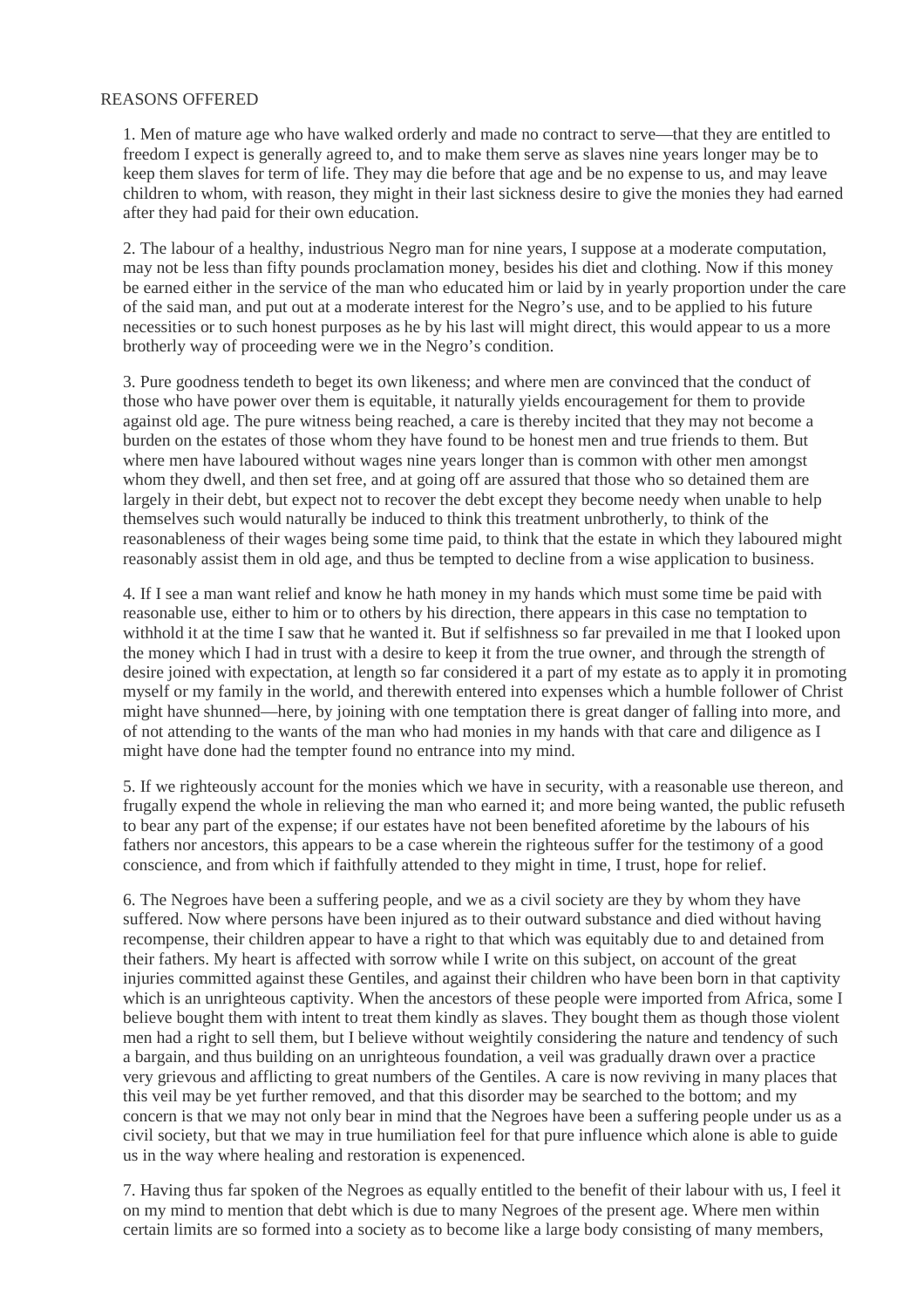here whatever injuries are done to others not of this society by members of this society, if the society in whose power it is doth not use all reasonable endeavours to execute justice and judgment, nor publicly disown those unrighteous proceedings, the iniquities of individuals becomes chargeable on such civil society to which they remain united. And where persons have been injured as to their outward substance and died without having recompense, so that their children are kept out of that which was equitably due to their parents, here such children appear to bejustly entitled to receive recompense from that civil society under which their parents suffered.

My heart is affected with sorrow while I write on this subject, on account of the great injuries committed against these Gentiles and against their children born in captivity. Had the active members in civil society when those injuries were first attempted united in a firm opposition to those violent proceedings, had others in a selfish spirit attempted the like afterward and met with a firm opposition, and been made to do justice to the injured persons till the prospect of gain by such unrighteous proceedings appeared so doubtful that no further attempts had been made—how much better had it been for these American colonies and islands?

Some, I believe, bought those poor sufferers with intent to treat them kindly as slaves. They bought them as though these violent men had had a right to sell them, but, I believe, without entering deep enough into the consideration of the consequence of such proceedings. Others, I believe, bought them with views of outward ease and profit; and thus those violent men found people of reputation who purchased their booty and built on that purchase as a foundation to exercise the authority of masters, and thus encouraged them in this horrible trade, till their proceedings were so far approved by civil society as to consider those men as members without proceeding to punish them for their crimes; and hence a veil was in some measure drawn over a practice the most foreign to righteousness, and the face of things so disguised that under the most lamentable injustice but few appeared to be alarmed at it or zealously labour to have justice done to the sufferers and their posterity.

These poor Africans were people of a strange language and not easy to converse with, and their situation as slaves too generally destroyed that brotherly freedom which frequently subsists between us and inoffensive strangers. In this adverse condition, how reasonable is it to suppose that they would revolve in their distressed minds the iniquities committed against them and mourn!—mourn without any to comfort them?

Though through gradual proceedings in unrighteousness dimness hath come over many minds, yet the nature of things are not altered. Long oppression hath not made oppression consistent with brotherly love, nor length of time through several ages made recompense to the posterity of those injured strangers. Many of them lived and died without having their suffering case heard, and determined according to equity; and under a degree of sorrow on account of the wantonness, the vanity, and superfluity too common amongst us as a civil society, even while a heavy load of unrighteous proceedings lies upon us, do I now under a feeling of universal love and in a fervent concern for the real interest of my fellow members in society, as well as the interest of my fellow creatures in general, express these things.

Suppose an inoffensive youth, forty years ago, was violently taken from Guinea, sold here as a slave, laboured hard till old age, and hath children who are now living. Though no sum may properly be mentioned as an equal reward for the total deprivation of liberty, yet if the sufferings of this man be computed at no more than fifty pounds, I expect candid men will suppose it within bounds, and that his children have an equitable right to it.

Fifty pounds at three percent, adding the interest to the principal once in ten years appears in forty years to make upward of one hundred and forty pounds.

Now when our minds are thoroughly divested of all prejudice in relation to the difference of colour, and the love of Christ in which there is no partiality prevails upon us, I believe it will appear that a heavy account lies against us as a civil society for oppressions committed against people who did not injure us, and that if the particular case of many individuals were fairly stated, it would appear that there was considerable due to them.

I conclude with the words of that righteous judge in Israel: "Behold here I am; witness against me before the Lord and before his anointed: whose ox have I taken? or whose ass have I taken? or whom have I defrauded? whom have I oppressed? or of whose hand have I received any bribe to blind mine eyes therewith? and I will restore it to you." 1 Samuel 12:3.